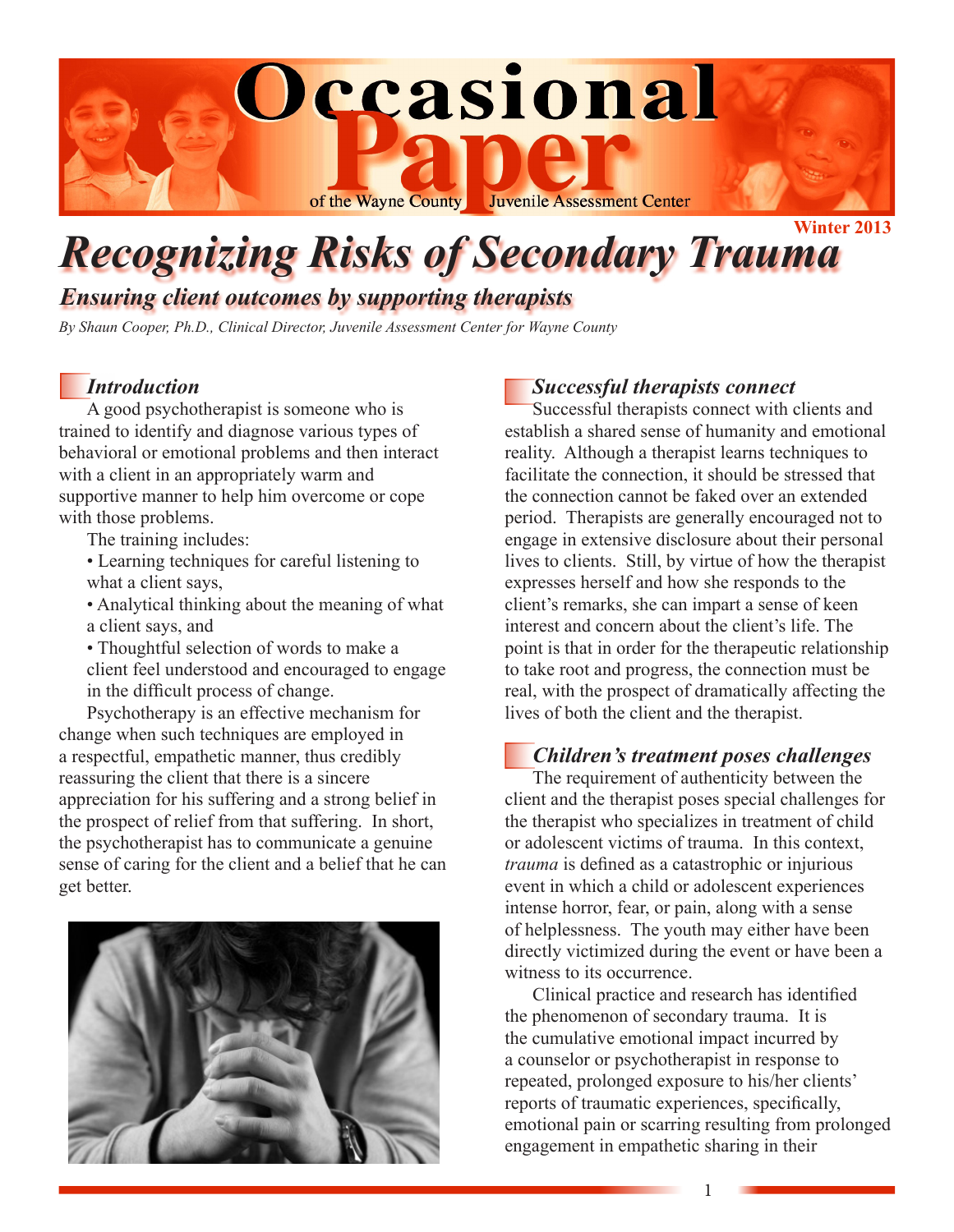# **Occasional Paper of the Wayne County Juvenile Assesment Center**

clients' painful experiences. Understanding the implications of such an occupational hazard for the therapist is important, as failure to safeguard against it could have serious ramifications for the therapist and the client.

Many therapists choose not to work with children precisely because the sense of responsibility they feel for them as minors has a different quality than that they would feel toward adults. Generally, therapists work to maintain conditions in the treatment relationship with adult clients that discourage excessive dependence on the therapist.

Although the therapist strives to encourage trust and disclosure, he takes care both to reinforce the adult client's sense of autonomy and to impart a fundamental belief in his capacity for self-care and basic problem-solving. However, in practically all modern cultures, children are readily permitted to develop dependent relationships with adults; in fact, to varying degrees, such dependency is even encouraged to ensure the safety and appropriate nurturing and guidance of children within families or communities.

Thus, the enterprise of conducting psychotherapy with children is complicated by the legitimate, culturally sanctioned dependency that is considered normative in relationships between adults and children.

Arguably, the dynamic changes the quality of



the connectedness that the therapist experiences with the client, likely due to a strong cultural or psychological imperative to protect children from harm. As a result, the prospect of receiving the client's painful accounts of victimization — always a demanding undertaking in the development of a strong therapeutic alliance with any client — may be fraught with even greater difficulty when the client is a minor.

> *"Successful therapists connect with clients and establish a shared sense of humanity and emotional reality."*

#### *Signs of discouragement surface*

Children are more readily perceived as vulnerable, defenseless and undeserving of cruelty and suffering than are adults; thus, deeply engrained feelings of horror, despair and moral outrage, along with fantasies of selfless devotion and heroism (among many other possible complex psychological reactions), may be aroused in the therapist by reports of injury.

Research on the impact that providing clinical services to victims of trauma has on psychotherapists over an extended period reveals damaging and disruptive effects that are often insidious in their onset. The therapist generally starts out filled with passion, idealism and zeal, but within two years, starts to show early signs of discouragement associated with coming to grips with limitations in his or her role. It should be emphasized that such a reaction is born not only because of the horrific nature of the trauma reported to them and the seemingly intractable conditions that support it (e.g. poverty, parental substance abuse, etc.), but also from the exigent demands and inadequacies that characterize the systems in which therapists deliver services (e.g. tight budgets, heavy caseloads, voluminous paperwork, etc.).

#### *Burnout signs begin to show*

By the fifth year of practice, a therapist's behavior is likely to reflect signs of chronic frustration and exhaustion, ranging in manifestation from frequent complaining to increased absence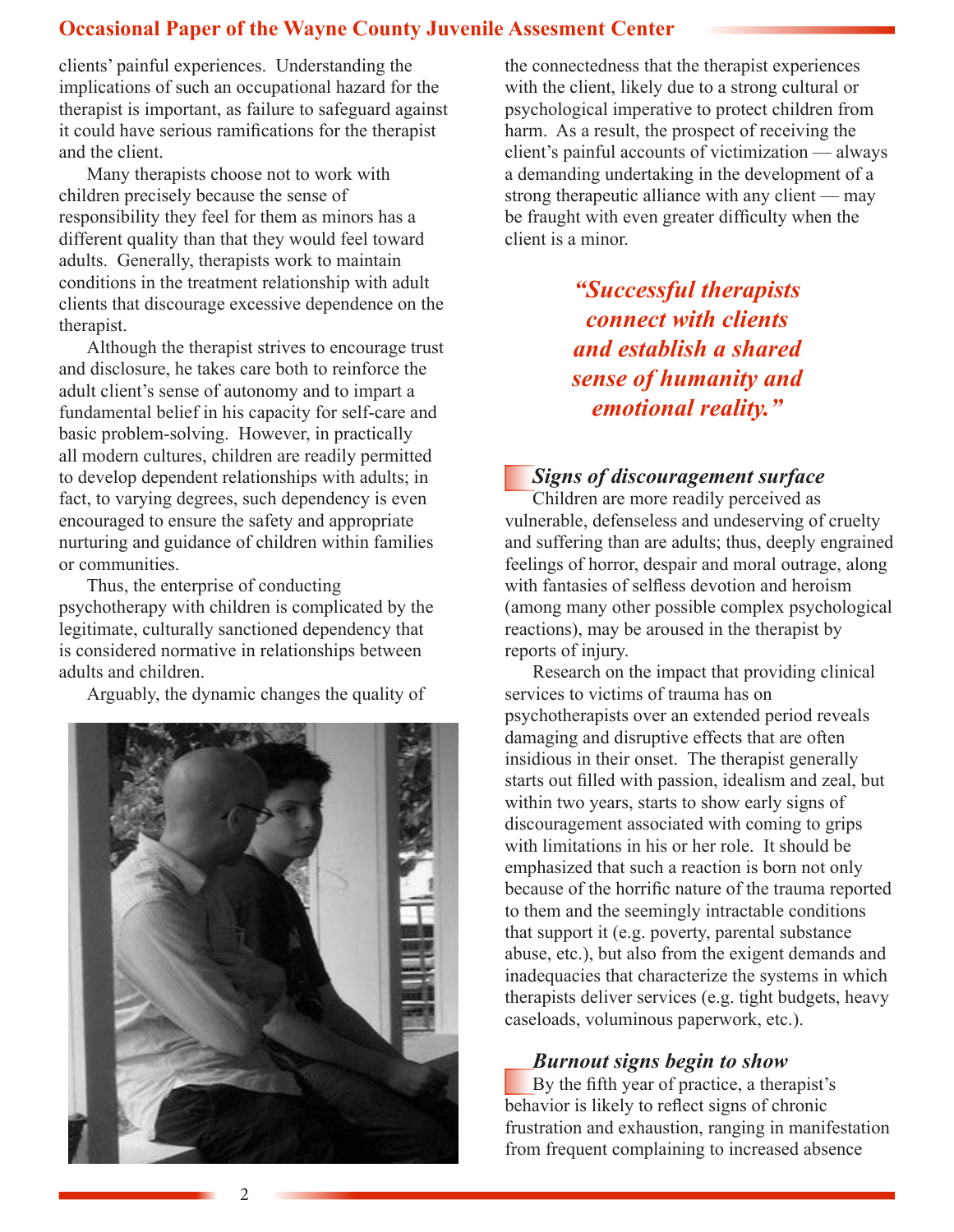# **Recognizing the Risks of Secondary Trauma**

from work to exhibition of erratic behavior toward co-workers and clients. Typically, the buildup of such negative effects is gradual and may be masked or dismissed by sharing "war stories" with similarly disgruntled fellow staff. In the extreme, the therapist's functioning during this phase (commonly referred to as "burnout") can be characterized by:

•Illness (perhaps chronic insomnia, vague physical complaints, depression) •Self-harm (maybe substance abuse, suicidal ideation), or

•Development of inappropriate relationships with clients (for instance, enmeshment, reinforcement of sense of helplessness and pessimism, sexual acting out).

# *"Encourage each therapist to reflect on which levels best support satisfaction and happiness."*

Although such extreme outcomes are generally rare, the more subtle career arc toward disenchantment, bewilderment and resignation is reliable enough as a phenomenon to warrant careful observation and management.

The Detroit-Wayne County-Community Mental Health Authority, via consultation with **Dr. James Henry** and **Connie Black-Pond,** MA, LMSW of Western Michigan University's Children's Trauma Assessment Center, has acknowledged the problems associated with secondary trauma and is raising consciousness among its network of providers by training executive and supervisory staff. The initiative is intended to create a culture within the provider agencies that understands the stressors faced by psychotherapists and develops a formal structure for easing them.

While clinical supervision has been a longstanding practice in DWC-CMH agencies, the new emphasis on dealing with the unique pressures from treating youth victims of trauma is intended to bolster the traditional mechanism with more specific, active clinical supervision. The traditional "open door" approach to addressing jobrelated stress ("You know my door is always open if we need to talk.") is being supplemented



by mandatory scheduled supervision sessions that feature a psycho-educational component explaining secondary trauma. The approach is especially important for new therapists who, given their enthusiasm and eagerness to demonstrate their competence, may misconstrue perfectly natural or expected reactions to case material as signs of weakness and choose not to discuss the issues with a supervisor. Such reluctance may intensify if the traumatic case material has stirred up personal issues for the therapist, or awakened painful and/or overwhelming memories from his own past.

The therapist will seek badly needed counsel under such circumstances only if the groundwork for a safe, non-judgmental clinical supervisory environment already has been laid. Such groundwork includes a clear accounting of the challenges a therapist should expect to face providing trauma-focused treatment. By creating an environment that affirms the therapist's competence and reflects concern for his emotional well-being, the clinical supervision has supported the therapist both personally and professionally.

# *Secondary trauma not inevitable*

While it is unrealistic (perhaps even undesirable) for budding psychotherapists to think they can successfully conduct trauma-focused treatment without being affected emotionally, secondary trauma is not an inevitable consequence of their occupation. As human services agencies become more supportive and proactive in addressing the phenomenon, therapists can be taught to engage in ongoing self-monitoring and self-care to lessen its negative impact.

Clinical supervisors can help therapists monitor